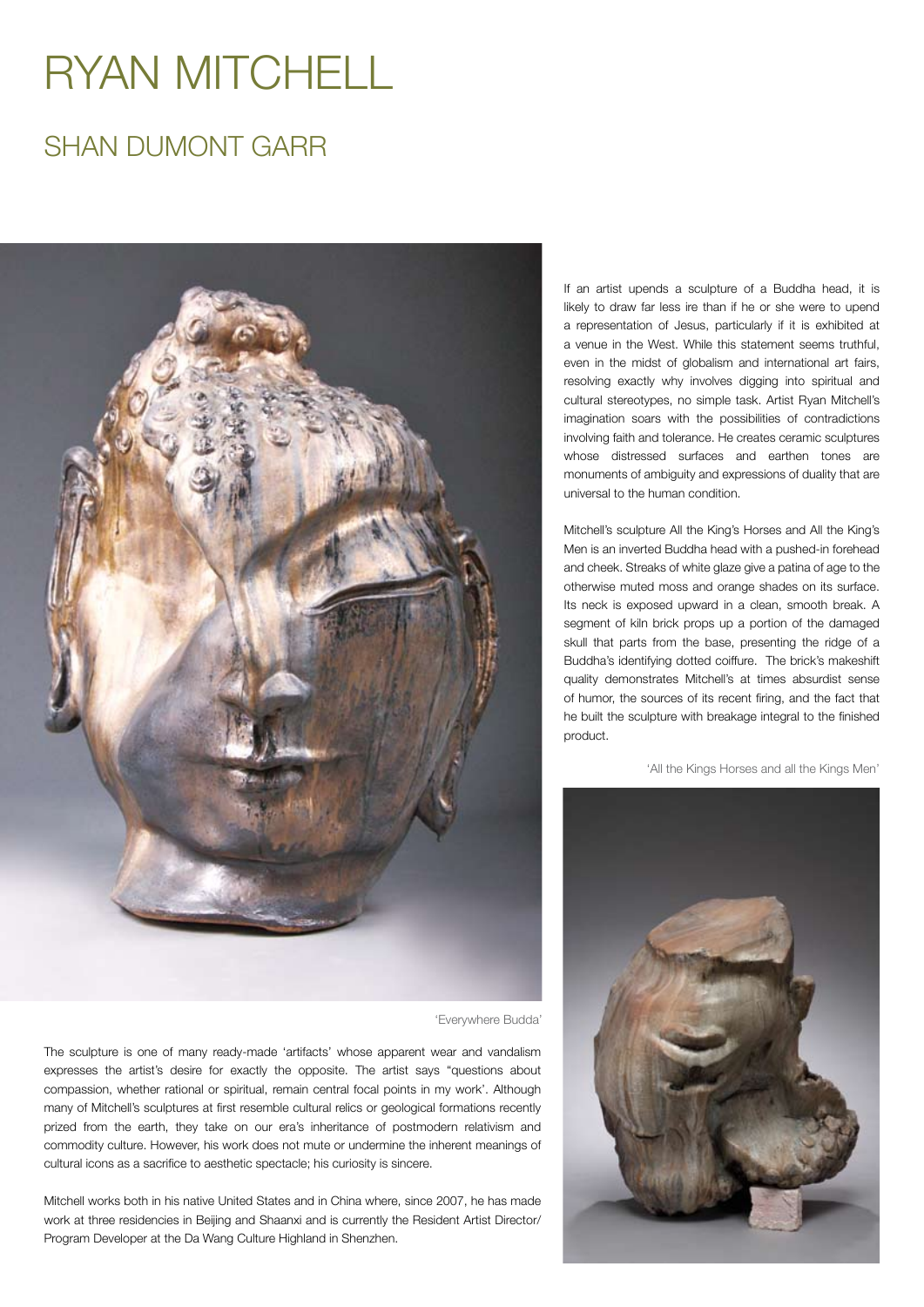His inspiration to create Asian-influenced work occurred independently of his travel to China, having previously connected with Buddhist statuary at museums in the United States and Australia and noted above all else their dislocation. His current body of work acknowledges that new contexts partly define how all art is viewed. The pieces discussed here were made at residencies at the Fu Le International Ceramic Art Museum in Fuping, China in 2009 and at the Northern Clay Centre in Minneapolis during a 2010 McKnight Foundation residency.

The sculptor directs his artistic practice with a code of self-created binaries including sincerity and irony, circumstance and intention, and symbolic and real. The binaries bring complexity to common associations surrounding familiar images and ideas, including the appropriation and integration of Asian sources into American art.

Another of Mitchell's dichotomies, not surprisingly, is artifice and artifact. With actual artifacts, missing pieces imply past violence done to them, whether by the ravages of time or theft, even as the damage enhances their authenticity.



'Colour Wolf' exhibition image

Everywhere Buddha, made in China, is upright, but a dent renders one peacefully lidded eye concave. Its rounded features and full lips resemble Tang Dynasty style. The "damage" conjures associations to plastic: despite its massive size, the head appears to have been squeezed like a little mass-produced toy doll.

Mitchell says that "religious icons are mostly aesthetic objects here [in China], void of real meaning, fetishized sometimes as they are in the west. Piled up on shelves in antique shops, or ... junk markets." Congruently, the head accentuates the materiality and malleability of prefired clay. The notions of spirituality and commodification seem to conflict, but in contemporary reality they are entangled. Searching for spiritual connection and grounding, life affirming practices such as meditation involves purchasing self-help books, yoga mats, or statuettes of meaningful icons while or instead of finding like-minded communities.

Mitchell's work also engages more earthy subjects such as desire. In Color Wolf, a wolf is represented with a somewhat abstracted, blocky body, with a ridge near its feet hinting at a tail, and the stature of a small dog. Its pliantly puppy-like ears curl back at two different angles, betraying its vulnerability. Titled after a Chinese slang phrase, 'color wolf' refers to a philandering playboy. In historical Buddhist terminology, color attracts and causes desire, and the wolf represents strong, potentially destructive desire. It could be interpreted as two wolves within us, and to be wary of which wolf we feed: one is dark and destructive, the other light and nurturing. As Mitchell retells the story on his terms, the wolf is not the predator.